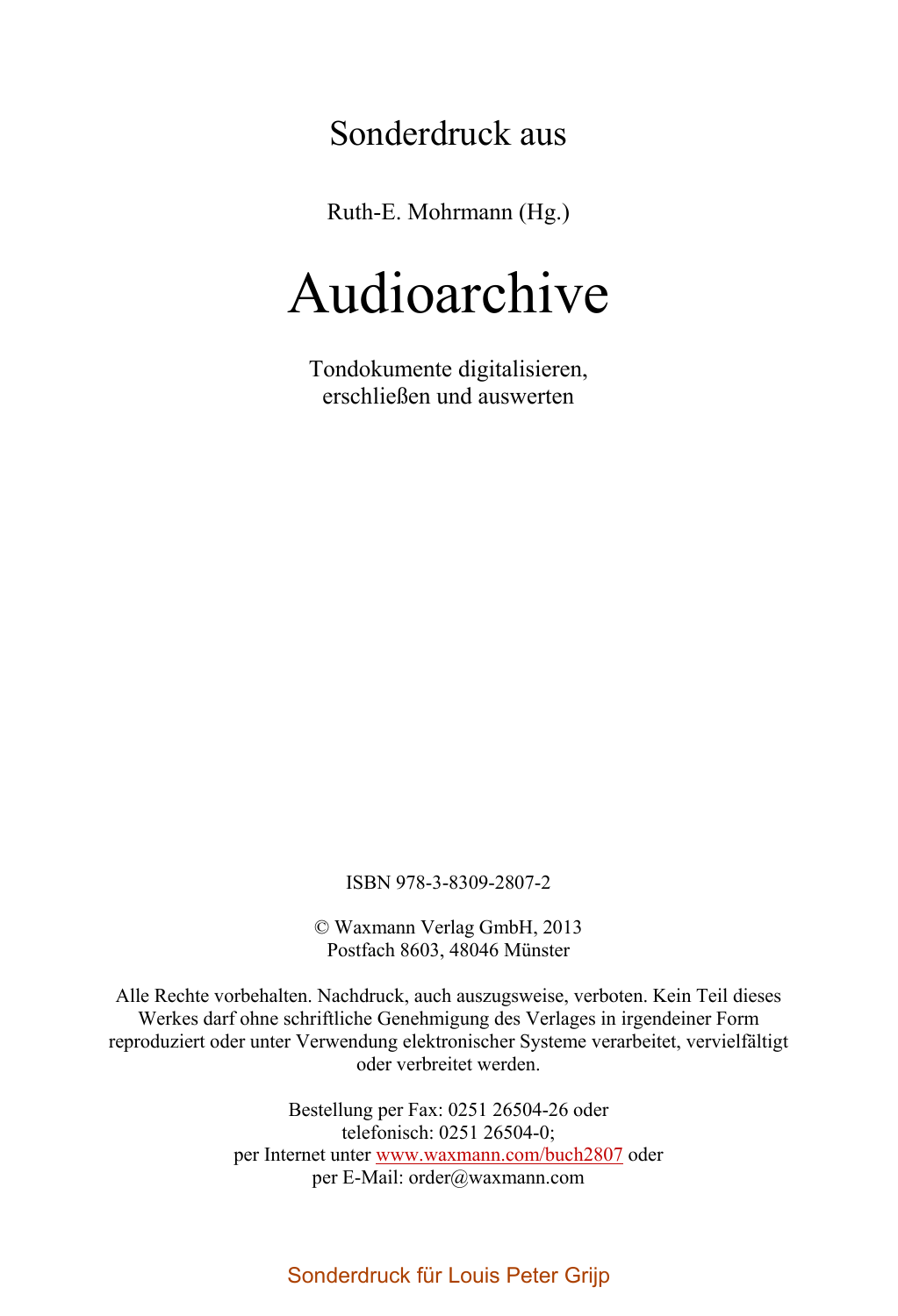Louis Peter Grijp

### From Audio in the Dutch Song Database to a Singing Map of Europe

#### 1. Introduction

The Meertens Institute for research and documentation of Dutch language and culture, part of the Royal Dutch Academy of Arts and Sciences in Amsterdam, has concentrated its activities in the field of Dutch song culture in the Center for Documentation and Research of Dutch Songs, presently a unit of the Department of Dutch Ethnology. The center is rooted in the old Dutch Folksong Archive (Nederlands volksliedarchief), founded in the mid-1950's on the model of the Deutsches Volksliedarchiv in Freiburg. Three of the collaborators of the center belong to the permanent staff of the institute (Martine de Bruin, Ellen van der Grijn, and myself); the others work on a temporary basis, such as a post-doc researcher, Ph.D. students, project documentalists, programmers, and trainees. They all contribute in one way or another to our central system, the Dutch Song Database (Nederlandse liederenbank). Since 2007 it has been available online at <www. liederenbank.nl>.

The Dutch Song Database, worldwide one of the biggest of its kind, unlocks about 150,000 songs from several repertories, including songs from the Middle Ages, songs from religious and profane printed songbooks from the sixteenth to the twentieth century, broadsides from the eighteenth until the early twentieth century, and field recordings from the twentieth century. The database includes 63,000 songs from the old card files of the *Volksliedarchief* that were added during a digitalization project in 1999–2002. Most of the songs are represented as metadata, i.e. first lines, tune indications, stanza forms, refrains, key words etc. For some of the songs full texts, melodies, scans, and/or sound files are supplied, and we are working hard to add more content. At the moment we are adding the texts of 100,000 songs in a project called Dutch Songs On Line, together with Utrecht University and the Digital Library of Dutch Literature DBNL in Leiden.

For the present volume the most relevant part of the database is the audio recordings. Apart from a huge number of dialect recordings, the Meertens Institute houses four musical audio collections. The most important is a collection of field recordings, called Onder de groene linde after a famous program on the Dutch national radio  $(7,000 \text{ songs})$ . The audio of this collection is available on line, as a subset of the Dutch Song Database. Three additional collections have been digitized as well but are not yet on line: the field recordings by Harrie Franken, from the Kempen region on the Dutch-Belgian border (4,000 songs); field recordings from the Flemish VRT radio-archives made in Flanders by radio reporter Pol Heyns (from a pilot project of 250 songs); and about 1,500 tunes from eighteenth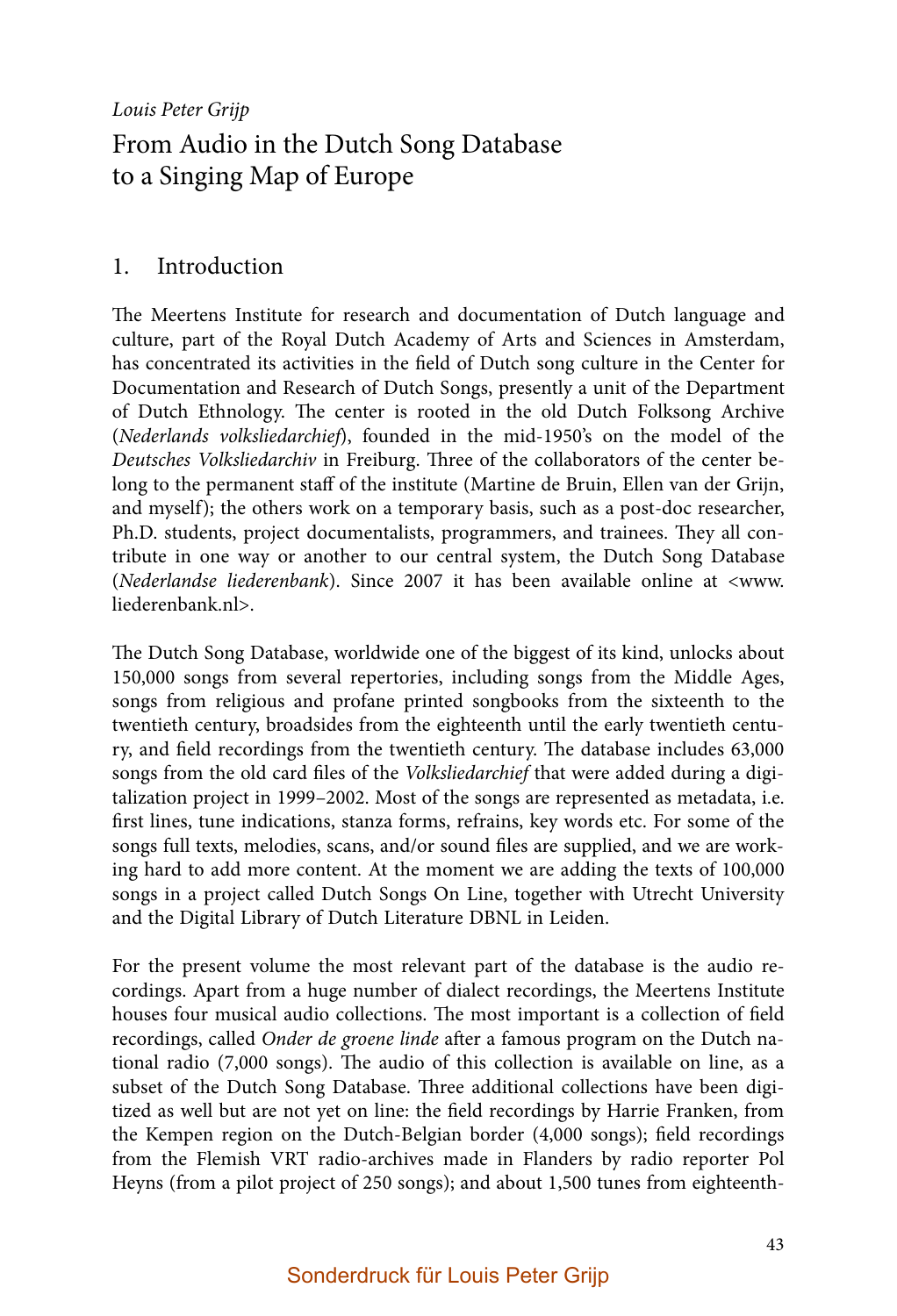century bell clocks from the Netherlands, about which Marieke Lefeber is preparing a dissertation (see elsewhere in this volume).

#### 2. The Onder de groene linde collection of field recordings

Ate Doornbosch (1926–2010) recorded elderly people, most of them living in the countryside, for his national radio program Onder de groene linde (Under the green linden). When he broadcast an old song, listeners wrote him letters with their own version of the song, or with other songs. Doornbosch visited them at their homes, recorded the songs, broadcast the recordings, received new letters, and so on. This snowball rolled on for thirty-six years (1957–1993) and yielded some 5,000 songs on magnetic tapes. Doornbosch collected the songs from all over the country, with a slight accent on the three northern provinces Groningen, Friesland, and Drenthe. During the project Doornbosch concentrated more and more on ballads in the sense of tragic story-telling songs, at the cost of other oral genres such as children's songs, broadsides including murder songs, labor songs, songs of sailors and fishermen, etc. To Doornbosch's collection we added the roughly 2,000 field recordings made by his predecessor Will Scheepers, who was inspired by ethnomusicologist Jaap Kunst and conducted her fieldwork in the period 1950–1964. The united collection is known under the name of the radio program, Onder de groene linde.

All 7,000 recordings have been digitized in the Meertens sound studio<sup>1</sup> and are available in mp3-format through the Dutch Song Database. They can be found using metadata such as first line and refrain, but also by the singer's name and the place where s/he was recorded. Because the field recordings have been integrated into the other song items in the database, one can also find Doornbosch's and Scheepers's field recordings through written sources. For example, if one has arrived at the edition of the famous ballad of the women's killer Heer Halewijn by J. F. Willems (printed in 1848), one can easily click on a list with all other versions of this song, whether in printed form, handwritten, or recorded as audio. Another option is to draw a geographic map of all the places where this song has been recorded. Fig. 1 shows the result. This "singing map" also shows differences in the melodies to which the ballad has been sung. For example, in the northeast of the country, in the province of Groningen, the song of Heer Halewijn was sung to a tune indicated on the map by a square. In the east, the same song text was sung to a different tune, indicated by a triangle.

Another option, which has not yet been fully developed, is the possibility of searching for similar melodies. This option uses advanced Music Information Retrieval technology, i.e. an algorithm that calculates the "distance" of the query

<sup>1</sup> In 2001–02 the original recordings on magnetic tape were digitized following the PCM (Puls Code Modulation) principle. The audio has been stored in AIFF-format. The quality of the CD-Roms has been checked according to the Red Book standard.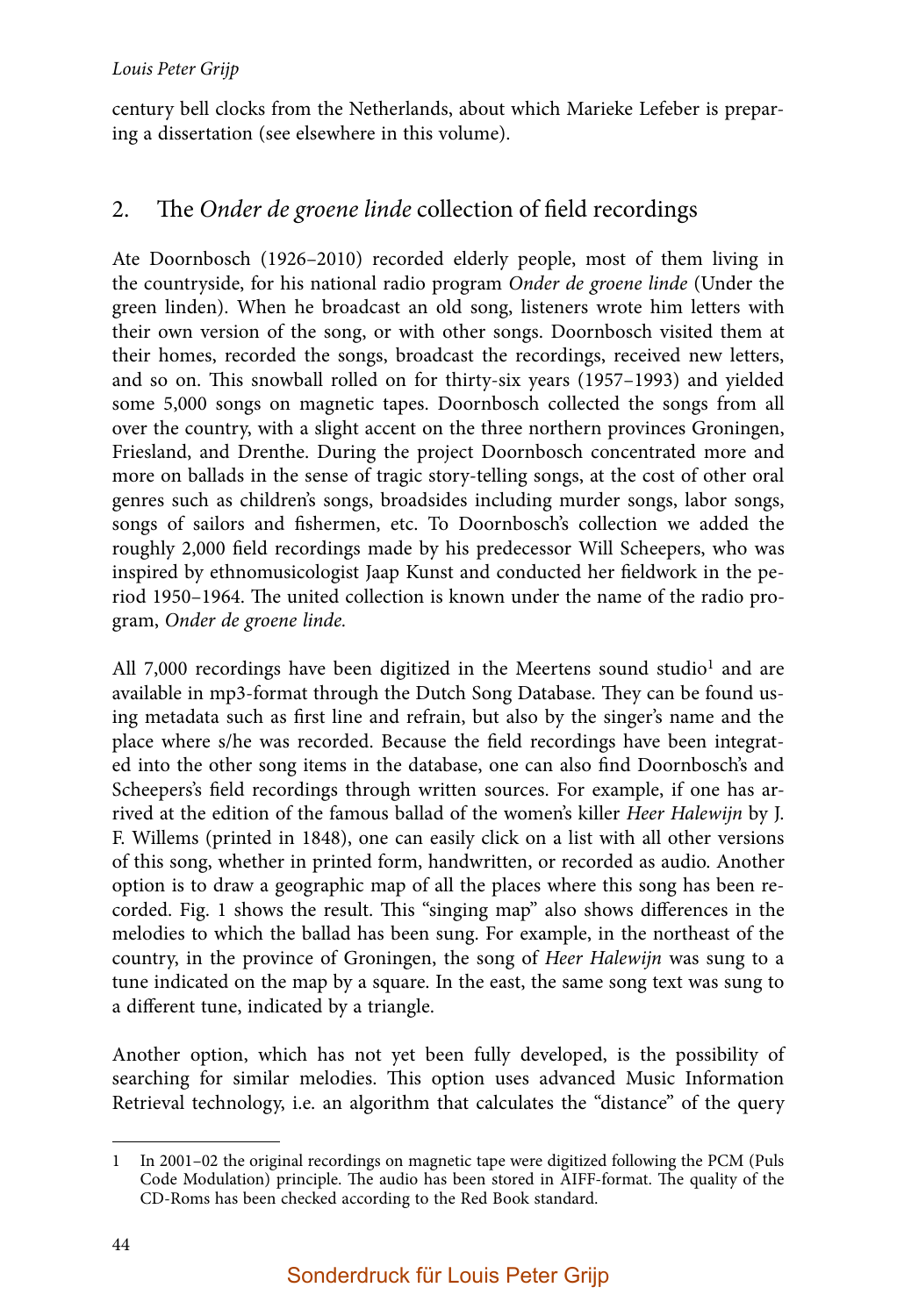

Fig. 1: Singing map of all recorded text versions of the song "Heer Halewijn".

to all melodies available in the database. This technique was developed during a project called WITCHCRAFT (see below).

In short, we did our best to make the audio recordings of Onder de groene linde as accessible as possible through the Dutch Song Database. Thus we tried to fulfill our task of making this important part of the Netherlands' immaterial heritage accessible both for scholars and for the general public. But are they really interested in these recordings? This is another task, convincing people, namely, of the

#### Sonderdruck für Louis Peter Grijp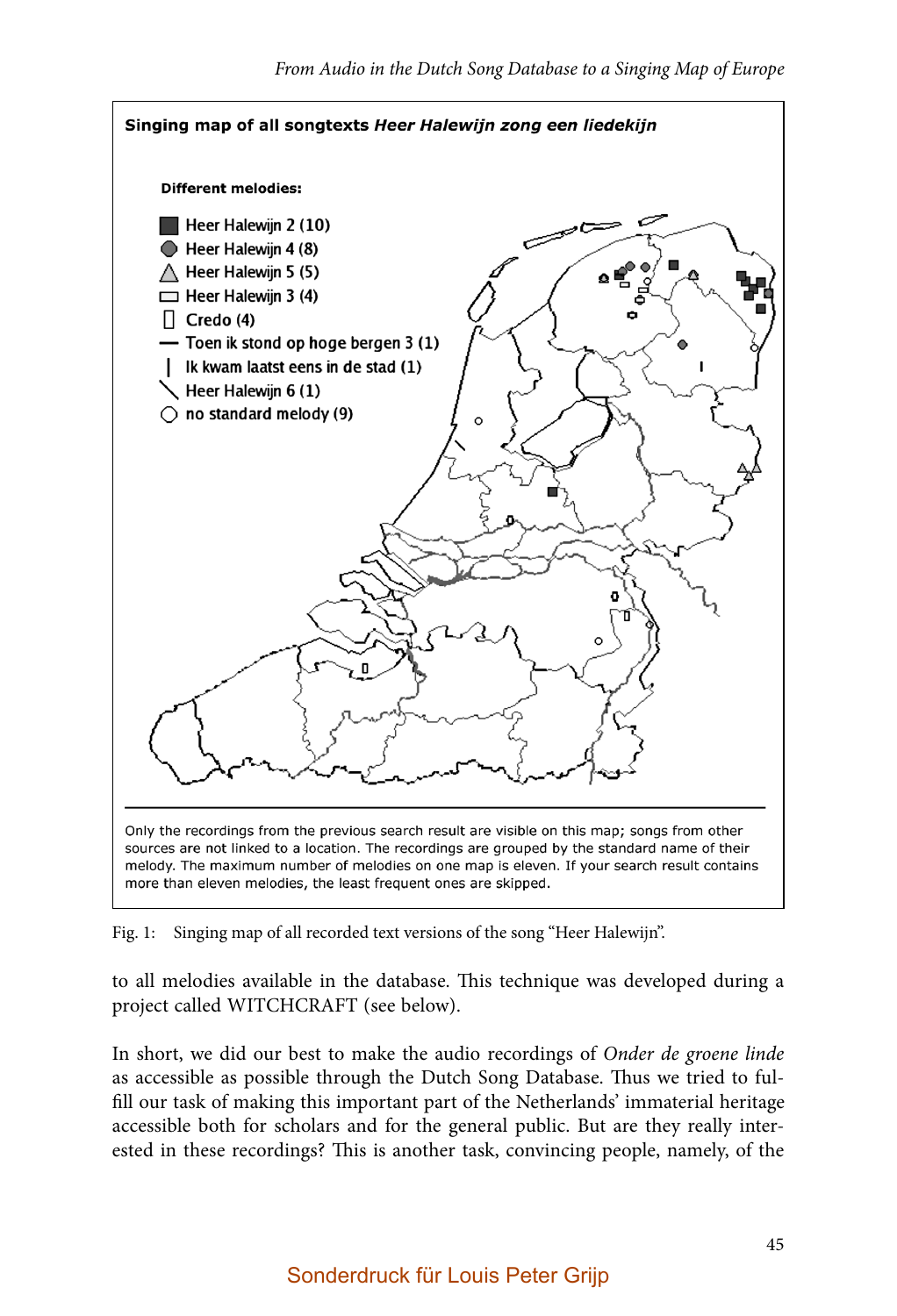#### Louis Peter Grijp

value and importance of such collections of field recordings.<sup>2</sup> To make the general public aware of this aspect of cultural heritage we produced a ten-CD-box with the most important ballad themes from Onder de groene linde, in total 163 recordings  $(2008)^3$ 

The box generated a lot of media exposure and eighty-four-year old Ate Doornbosch gave many interviews, especially for the radio – his own medium, after all. It received two prizes, the Jahrespreis der deutschen Schallplattenkritik (2009) and the Dutch prize Edison 2009 World & Jazz Special Releases. During all this excitement it became clear that the general public no longer knew the old songs, but people *did* remember the radio program, which had been very popular. The medium had become more important than the message.

#### 3. Research projects on Onder de groene linde material

We also wanted to confirm the value of the collection by encouraging scholarly research into it. After all, the Meertens Institute is primarily a research institute. It was thus useful to think of interesting research questions that might be addressed with this specifically oral material. One possibility I liked was the diversity of the voices. Imagine hundreds of male and female voices, high and low, beautiful and ugly, bright and hoarse, pure and out of tune ... Can such a diversity of voices be classified? Do people have individual singing styles and do they have their own way of remembering and changing songs?<sup>4</sup>

Another question is the problem of oral variation as a transmission system. Onder de groene linde contains dozens of different versions of the same texts and melodies. When two people sing the same song, there are always differences, in both text and music. But why are they different, and to what extent may they vary? What is the mechanism behind oral transmission? Could this be deduced from the recordings?

The WITCHCRAFT project mentioned above represents a first attempt to address such questions. We made them concrete by building a melody search engine. The central question was: Is it possible for a computer to recognize melodic variants caused by oral transmission, i.e. melodies that contain different notes, although we humans recognize the melodies as "the same"?

<sup>2</sup> On this problem see L. P. Grijp, "Selling Songs: Dutch Results and Experiments." in T. Widmaier, E. John (eds.), From Wunderhorn to the Internet: Perspectives on Conceptions of Folk Song and the Editing of Traditional songs (B.A.S.I.S., 6) (Trier 2010), 234–45.

<sup>3</sup> L.P. Grijp, I. van Beersum (eds.), Onder de groene linde. 163 verhalende liederen uit de mondelinge overlevering, opgenomen door Ate Doornbosch e.a. / Under the green linden. 163 Dutch Ballads from the oral tradition recorded by Ate Doornbosch a.o.  $(1 \text{ vol.} + 9 \text{ CDs} + 1$ DVD) (Amsterdam/Hilversum 2008).

<sup>4</sup> Ineke van Beersum, "Onder de altijdgroene linde II. Persoonlijke inbreng van zangers in de mondelinge liedcultuur." In L.P. Grijp, F. Willaert (eds.), De fiere nachtegaal. Het Nederlandse lied in de middeleeuwen (Amsterdam 2008), 311–29.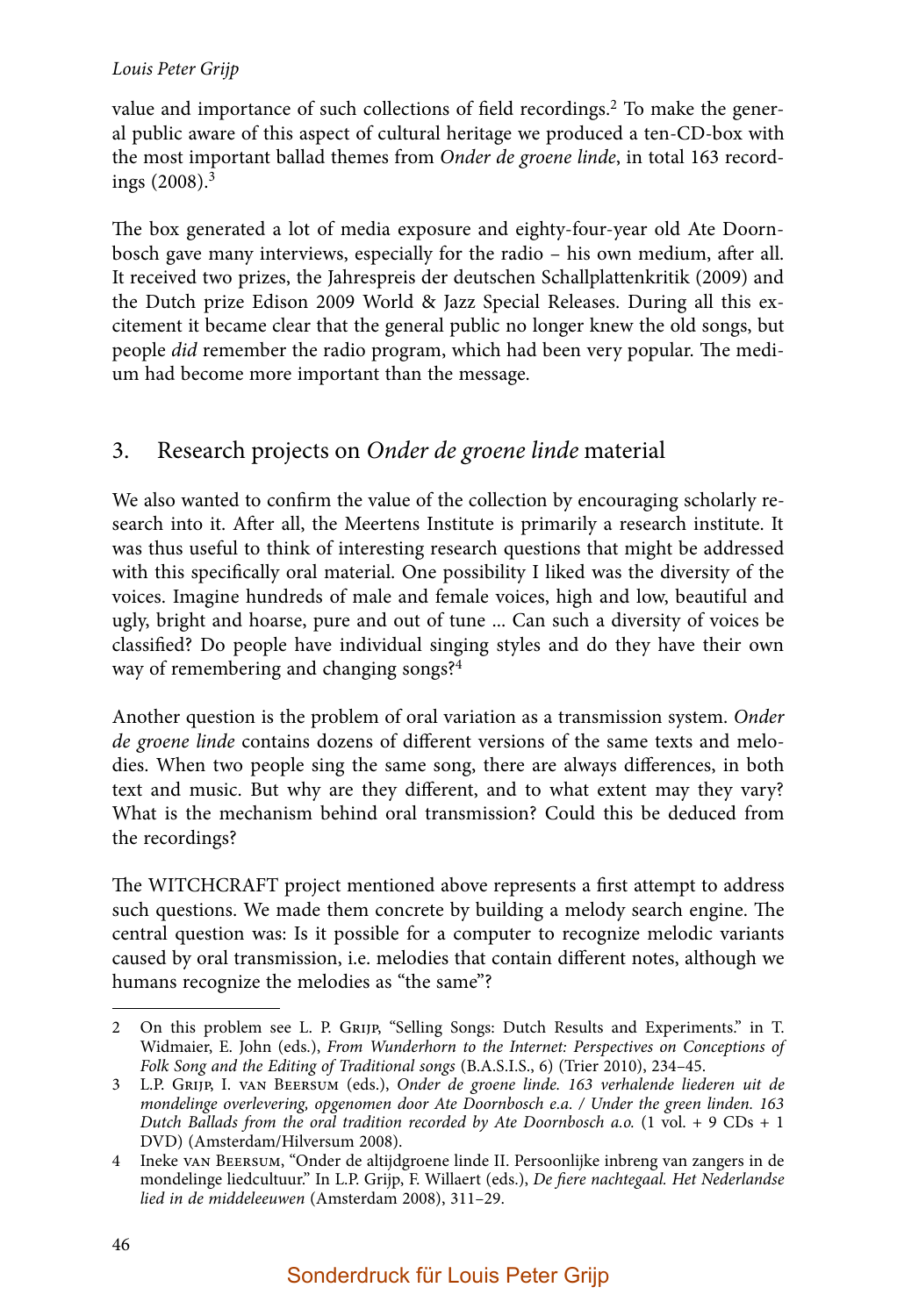WITCHCRAFT stands for What Is Topical in Cultural Heritage – Contentbased Retrieval Amongst Folk Tunes. The term "Cultural Heritage" is included in the acronym as a reference to the funder: CATCH, or Continuous Access to Cultural Heritage, from Nederlandse Organisatie voor Wetenschappelijk Onderzoek (NWO), the Dutch Forschungsgemeinschaft or research foundation. The idea is that university-based computer scientists should cooperate with cultural heritage institutions such as museums in order to make their collections more accessible to the public. For this purpose we regarded the Meertens Institute as a cultural heritage institute, because of its collections, and cooperated with the Department of Information and Computing Sciences of Utrecht University. Three computer scientists worked for four years (2006–10) to develop a search engine for melodies that had been transmitted orally.<sup>5</sup> The result is a prototype of such a search engine, based on the principle of string alignment.<sup>6</sup> The implementation of the prototype into the Dutch Song Database implies that for each transcribed melody from the Onder de groene linde collection it is possible to search for melodic variants. Pressing a button called "find similar melodies" yields a ranking list of musical transcriptions: the first melody resembles the original melody (the "query") most, the second one somewhat less, and so on.

Fig. 2 shows such a ranking list for the melody "Het was laatst op een zomerdag." The first, most similar melody is the query itself, recorded in the village of Gees in 1967. The second melody (recording Rockanje 1959) is identical, at least as far as we can see in this presentation; only the text is different. The third melody (recording Groningen 1968) begins with three different notes; the continuation is the same as the preceding melodies, but notated an octave lower. The following items of the list are also notated in the low register. This search engine works rather well and will become accessible for the public on the Internet in 2012.<sup>7</sup> The only shortcoming is that we don't know exactly why it does what it does. And when sometimes the algorithm fails, we cannot explain why. This is an interesting problem. As a next step we want to develop algorithms whose workings we understand, so that we might improve them.

This idea has resulted in two new projects, which both started in 2012. One is another CATCH project, called COGITCH (COgnition Guided Interoperability be-Tween Collections of musical Heritage). Its aim is to integrate cognitive knowledge into the melody search engine. Contrary to WITCHCRAFT it should work on audio, not on music notation. The idea is to identify so-called "hooks," the moments in a melody that catch our attention and make us recognize it. These hooks should be found by human annotation, preferably by crowd sourcing. This new

<sup>5</sup> F. Wiering, R.C. Veltkamp, J. Garbers, A. Volk, P. van Kranenburg, L.P. Grijp, "Modelling Folksong Melodies." Interdisciplinary Science Reviews 34/2-3 (2009), 154–71.

<sup>6</sup> P. van Kranenburg, A Computational Approach to Content-Based Retrieval of Folk Song Melodies (Diss. Utrecht University 2010).

<sup>7</sup> A robust version of the prototype and the public user interface are produced in a separate project, WITCHCRAFT Plus (2009-2012, Meertens Institute, project manager Martine de Bruin).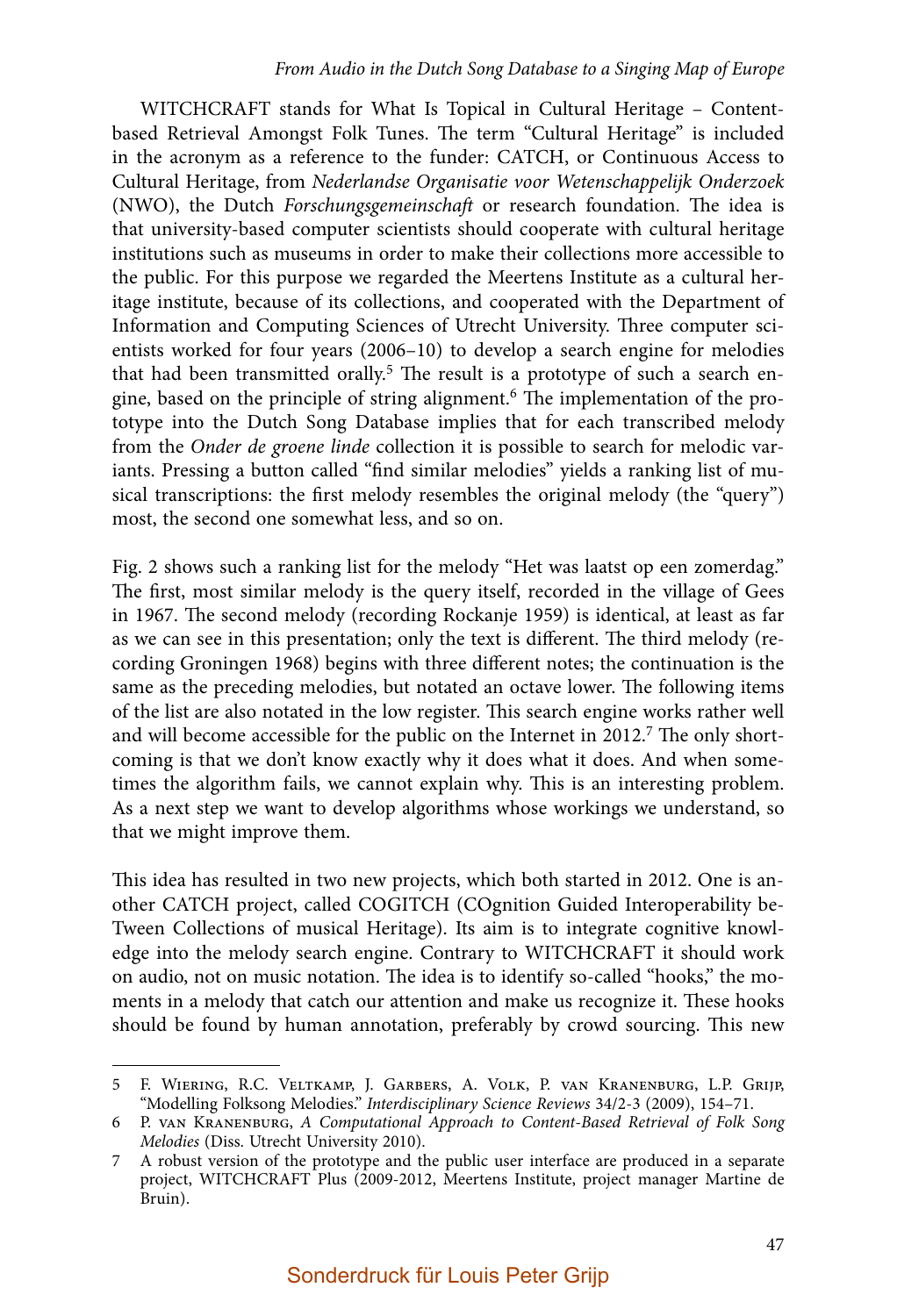

Fig. 2: Result list of a search for melodies similar to a song recorded in Gees in 1967. The first line is "Daar was laatst een meisje loos, meisje loos". The song turns out to be sung to a tune which is usually called "Het was laatst op een zomerdag".

#### Sonderdruck für Louis Peter Grijp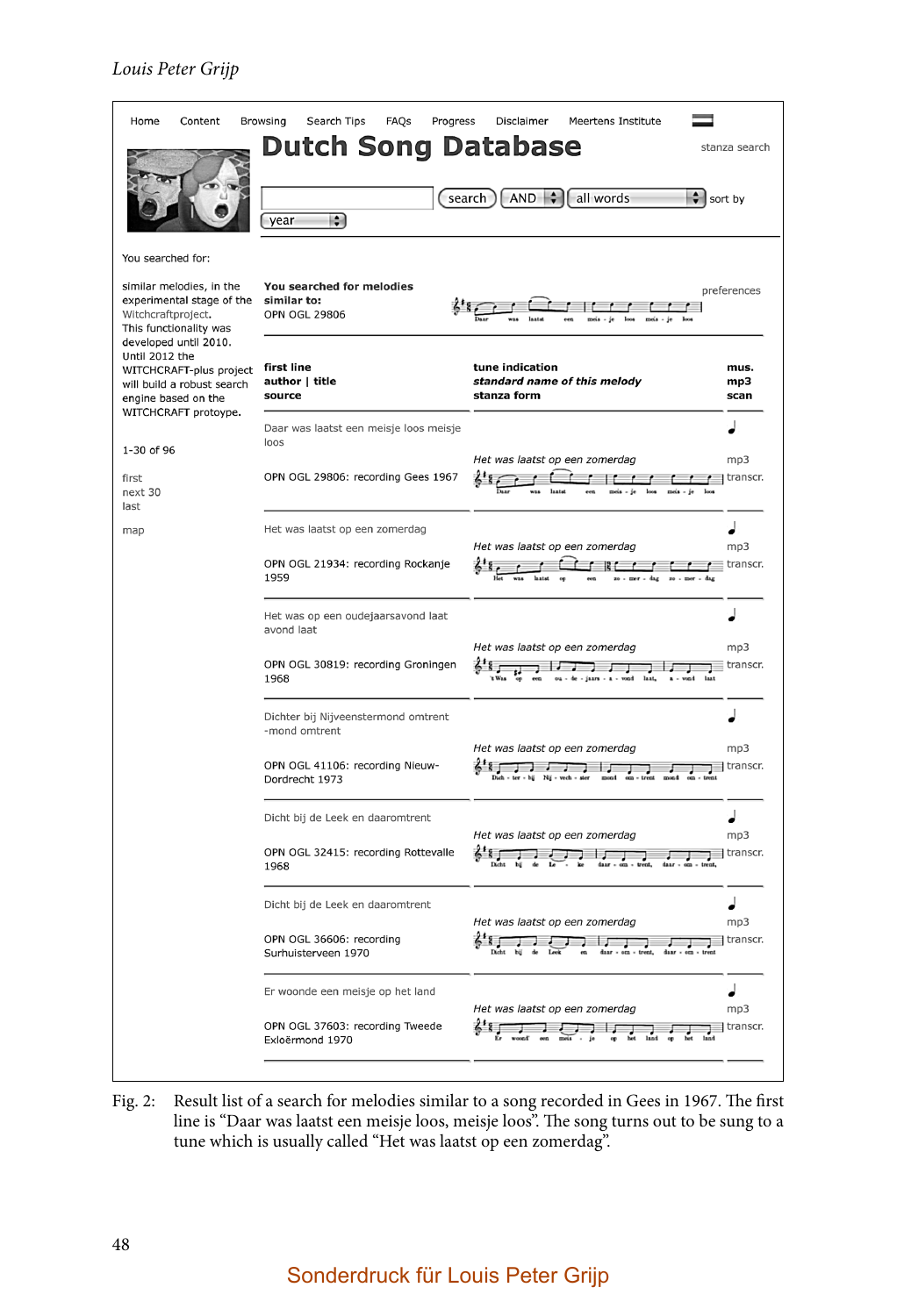audio music search engine should be able to handle folk music as well as popular music. Therefore, the collections of the Meertens Institute will be made interoperable with the sound archives of the Netherlands Institute for Sound & Vision in Hilversum, i.e. the Dutch media archives.<sup>8</sup>

The other new project is called Tunes  $\&$  Tales. This was granted by the new Computational Humanities program of the Royal Dutch Academy of Arts and Sciences. The general idea is to stimulate the humanities to cooperate with computer science. Tunes & Tales has a more theoretical focus than COGITCH. The plan is to build a model that can simulate oral transmission including its variation, both in music and storytelling, so in two different fields of oral culture.<sup>9</sup> In the WITCHCRAFT project we found that motifs might be a clue for understanding stability in oral transmission. Therefore, an important part of the Tunes & Tales project will be work on the automatic recognition of motifs in melodies and folk tales.

We have combined these two projects, Tunes & Tales and COGITCH, together with a third project on automatic recognition of folktale types (called FACT),<sup>10</sup> in an e-Laboratory for Oral Culture.<sup>11</sup> We hope in this way to create synergy by having so many investigators – at least ten – and their promoters cooperating on similar problems.

#### 4. Singing Map of Europe

I would like to conclude this overview of projects on oral collections with something that is not yet a project but rather still a vague idea, or a dream: a Singing Map of Europe. Exactly what this map should look like, let alone how to realize it are still unknown. One option would be that the map should make visible the stylistic differences in folk musics. What is the difference between Irish and Polish music, or between Spanish and French music? The Hungarian mathematician and folk musician Zoltán Juhász has proposed an interesting method for visualizing such differences.<sup>12</sup>

Another problem that could be expressed in a Singing Map of Europe is that of the international diffusion of music. For instance, the origins of most of the melodies of Onder de groene linde are unknown; did they come from Germany, from France, or from elsewhere? The same question may be asked for many European regions and countries. Such a map showing international musical influences

<sup>8 &</sup>lt;www.cs.uu.nl/research/projects/music/Cogitch-online.pdf> (25 May 2012).

<sup>9 &</sup>lt;ehumanities.nl/tunes-tales> (25.5.2012).

<sup>10</sup> Folktales As Classifiable Texts, see <www.nwo.nl/nwohome.nsf/pages/NWOP\_6CCC3L\_ Eng> (25.5.2012).

<sup>11 &</sup>lt;www.elab-oralculture.nl> (25.5.2012).

<sup>12</sup> Z. JUHÁSZ, "A Systematic Comparison of Different European Folk Music Traditions Unsing Self Organizing Maps." Journal of New Music Research 35/2 (2006), 95–112.